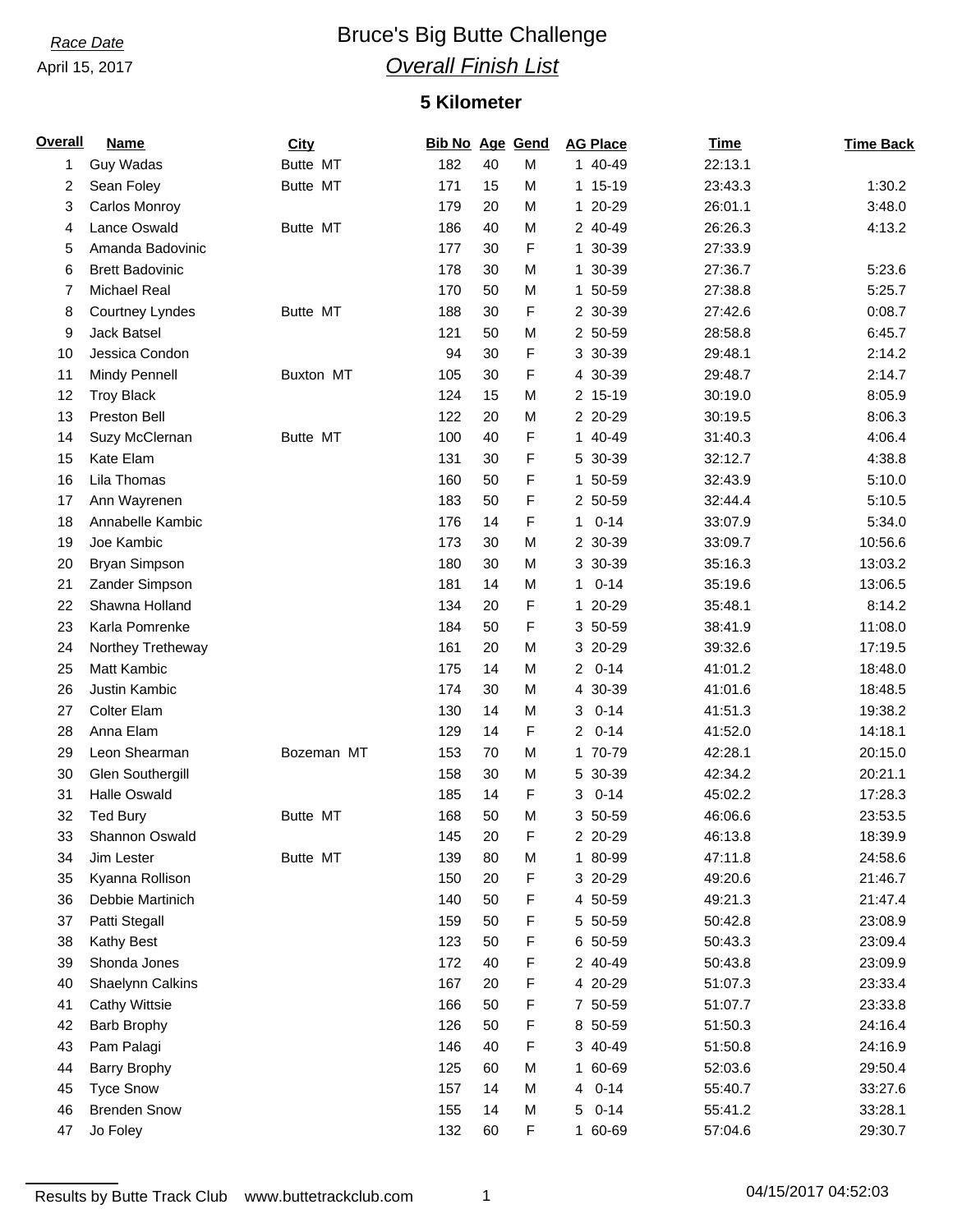# **Race Date Bruce's Big Butte Challenge** *Overall Finish List*

### **5 Kilometer**

| Overall | Name                | City         | <b>Bib No Age Gend</b> |    |   | <b>AG Place</b> | <b>Time</b> | <b>Time Back</b> |
|---------|---------------------|--------------|------------------------|----|---|-----------------|-------------|------------------|
| 48      | Kendra Johnson      |              | 137                    | 30 | F | 6 30-39         | 57:05.7     | 29:31.8          |
| 49      | Dennis Schrock      |              | 151                    | 40 | м | 3 40-49         | 57:08.8     | 34:55.6          |
| 50      | <b>Stacy Webber</b> |              | 163                    | 40 | F | 4 40-49         | 57:09.3     | 29:35.4          |
| 51      | Janet Schrock       | Butte MT     | 152                    | 40 | F | 5 40-49         | 57:10.1     | 29:36.2          |
| 52      | Lindsay Webber Snow |              | 164                    | 30 | F | 7 30-39         | 57:17.6     | 29:43.6          |
| 53      | Scott Parini        |              | 148                    | 30 | M | 6 30-39         | 59:04.3     | 36:51.2          |
| 54      | Sandy Parini        |              | 147                    | 40 | F | 6 40-49         | 59:06.9     | 31:33.0          |
| 55      | Carmie Dunbar       |              | 169                    | 50 | F | 9 50-59         | 59:39.6     | 32:05.7          |
| 56      | Michelle Davis      |              | 128                    | 50 | F | 10 50-59        | 59:40.0     | 32:06.1          |
| 57      | Pat Near            | Whitehall MT | 143                    | 60 | F | 2 60-69         | 59:40.5     | 32:06.6          |

Results by Butte Track Club www.buttetrackclub.com 2 04/15/2017 04:52:03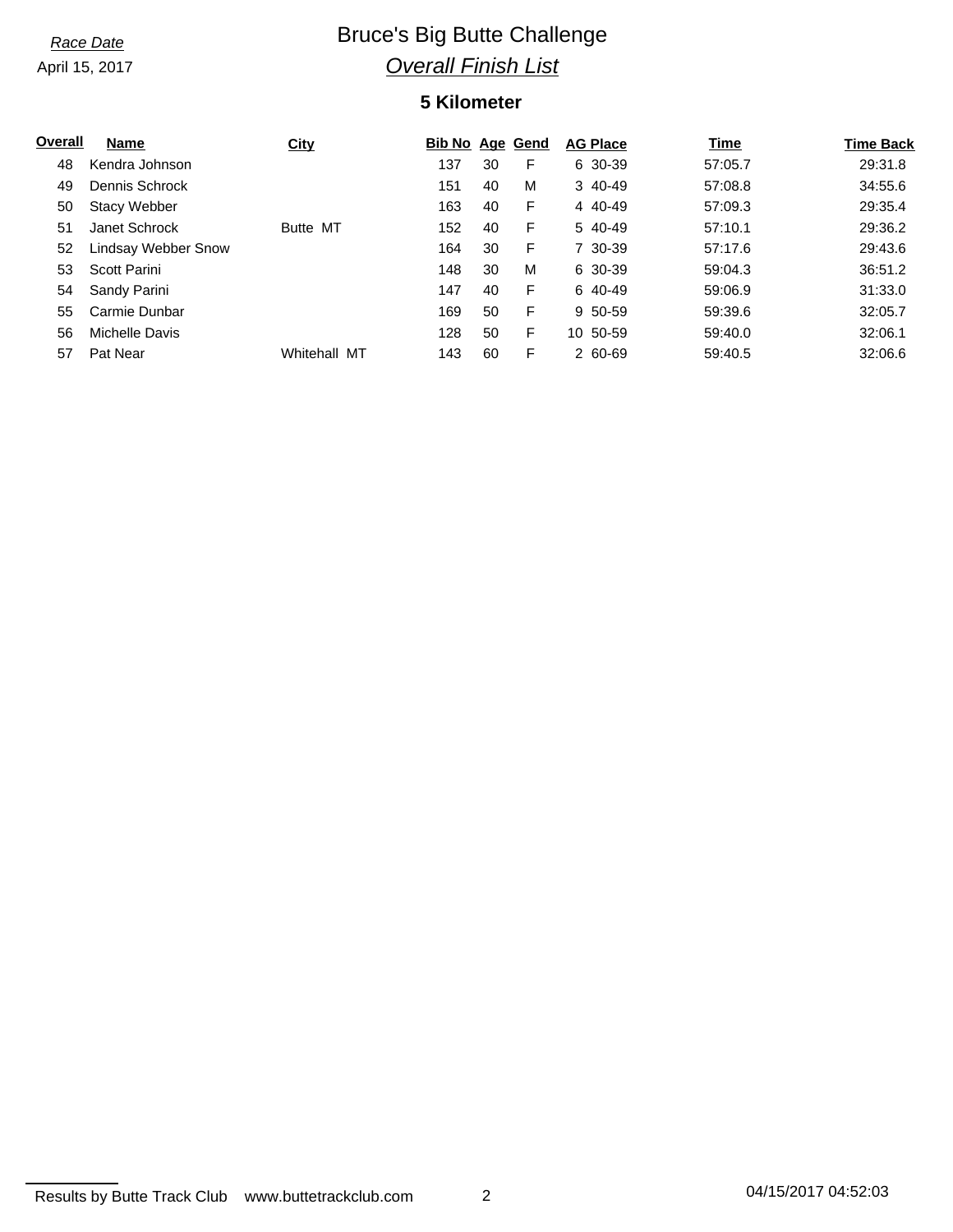# **Race Date Bruce's Big Butte Challenge** *Overall Finish List*

### **11 Kilometer**

| <u>Overall</u> | Name                    | City            | <b>Bib No Age Gend</b> |    |   | <b>AG Place</b> | <b>Time</b> | <b>Time Back</b> |
|----------------|-------------------------|-----------------|------------------------|----|---|-----------------|-------------|------------------|
|                | Jeff Thomas             | Helena MT       | 106                    | 50 | M | 1 50-59         | 58:16.3     |                  |
| 2              | Hugh Murphy             |                 | 107                    | 50 | M | 2 50-59         | 59:10.9     | 0:54.5           |
| 3              | <b>Blair Hopkins</b>    |                 | 109                    | 50 | M | 3 50-59         | 1:00:28.8   | 2:12.4           |
| 4              | Erik McKell             |                 | 101                    | 20 | M | 1 20-29         | 1:02:27.2   | 4:10.8           |
| 5              | <b>Elliot Archibald</b> |                 | 91                     | 30 | M | 1 30-39         | 1:02:47.3   | 4:31.0           |
| 6              | Gary Hoar               | <b>Butte MT</b> | 110                    | 50 | M | 4 50-59         | 1:03:24.7   | 5:08.4           |
| 7              | Philip Bredsguard       |                 | 93                     | 15 | M | 1 15-19         | 1:04:55.5   | 6:39.1           |
| 8              | Carrie Holland          | Butte MT        | 98                     | 50 | F | 1 50-59         | 1:07:28.1   |                  |
| 9              | Tim Near                | Whitehall MT    | 104                    | 60 | M | 1 60-69         | 1:12:13.2   | 13:56.9          |
| 10             | Joe Griffin             | <b>Butte</b>    | 111                    | 60 | M | 2 60-69         | 1:20:51.0   | 22:34.6          |
| 11             | David Mueller           |                 | 103                    | 70 | M | 1 70-79         | 1:23:55.0   | 25:38.6          |
| 12             | Dan Mueller             | Butte MT        | 102                    | 60 | M | 3 60-69         | 1:23:58.0   | 25:41.6          |
| 13             | Cora Crecelius          |                 | 95                     | 30 | F | 1 30-39         | 1:31:50.0   | 24:21.8          |
| 14             | Karen Hueftle           |                 | 99                     | 60 | F | 1 60-69         | 1:32:42.0   | 25:13.8          |